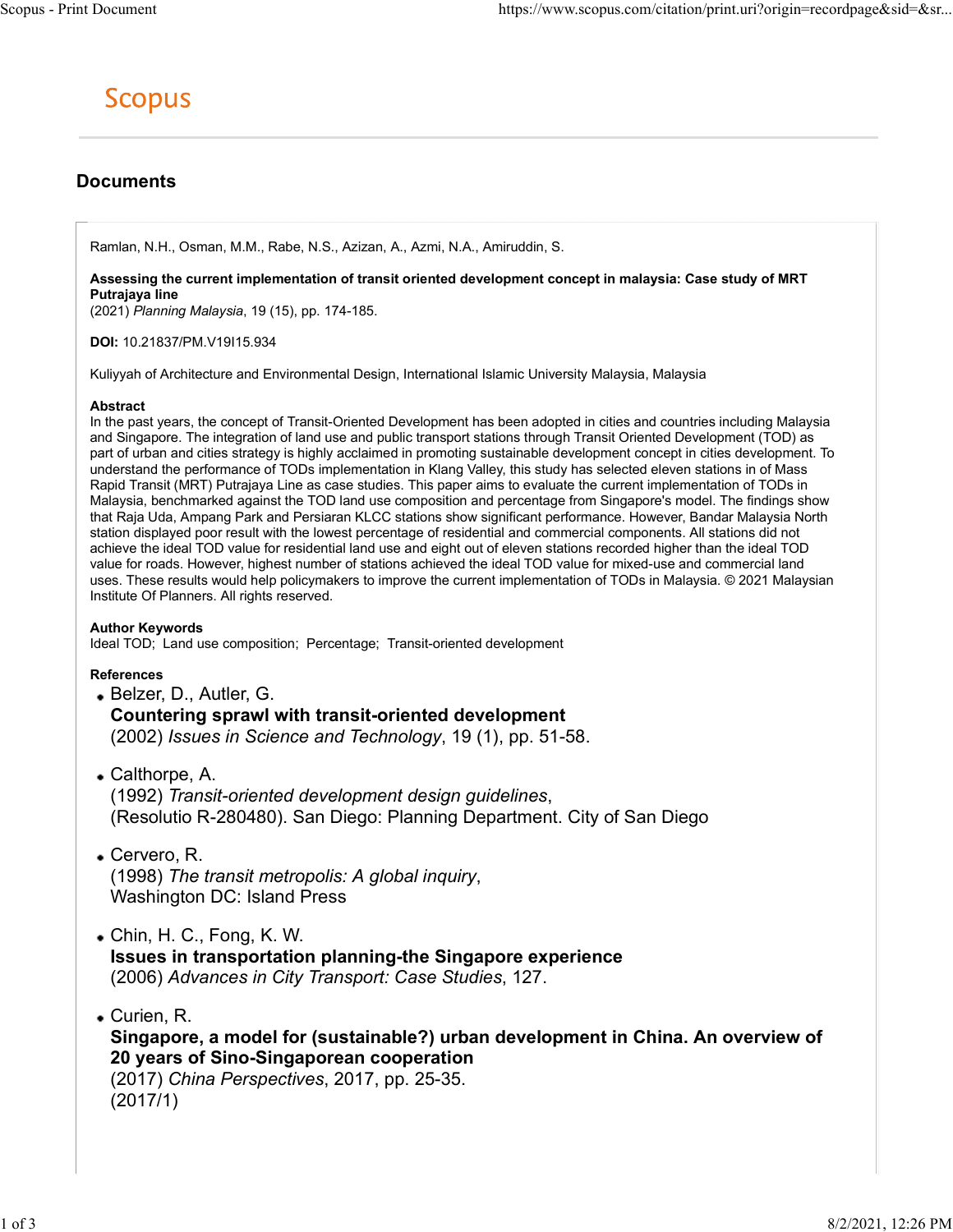- De Vos, J., Van Acker, V., Witlox, F. The influence of attitudes on transit-oriented development: An explorative analysis Scopus - Print Document<br>
• De Vos, J., Van Acker, V., Witlox, F.<br> **• De Vos, J., Van Acker, V., Witlox, F.<br>
The influence of attitudes on transit-oriented development: An explorative analysis<br>
(2014) Transport Policy.** 
	- (2014) Transport Policy,<br>Dittmar, H., Poticha, S. Defining transit-oriented development: The new regional building block (2004), The New Transit Town: Best Practices Transit-Oriented Development
	- Freilich, R. H.

The land-use implications of transit-oriented development: Controlling the demand side of transportation congestion and urban sprawl (1998) Urb. Law, 30, p. 547.

• Iamtrakul, P., Zhang, J.

Measuring pedestrians' satisfaction of urban environment under transit-oriented development (TOD): A case study of Bangkok Metropolitan, Thailand (2014) Lowland Technology International, 16 (2), pp. 125-134.

- Joshi, R., Joseph, Y., Patel, K., Darji, V. (2017) Transit-oriented development: Lessons from international experiences, Lim, J. L., Ponrahono, Z.
- Service Catchment of Mass Rapid Transit (Mrt) Feeder Bus: A Preliminary Study of T461 Route Taman Kajang Utama (2019) PLANNING MALAYSIA Journal of the Malaysian Institute of Planner, 17 (2).
- Newman, P., Kenworthy, J. (1999) Sustainability and cities: Overcoming automobile dependence, Washington, DC: Island press
- Niu, S., Hu, A., Shen, Z., Lau, S. S. Y., Gan, X. Study on land use characteristics of rail transit TOD sites in new towns-taking Singapore as an example (2019) Journal of Asian Architecture and Building Engineering, 18 (1), pp. 16-27.
- Patnala, P. K., Parida, M., Chalumuri, R. S. A decision framework for defining Transit-Oriented Development in an Indian city (2020) Asian Transport Studies, 6, p. 100021.
- Pongprasert, P., Kubota, H. TOD residents' attitudes toward walking to transit station: A case study of transitoriented developments (TODs) in Bangkok, Thailand (2019) Journal of modern transportation, 27 (1), pp. 39-51.
- Schwaab, J., Thielmann, S.

Policy guidelines for road transport pricing: A practical step-by-step approach (2002) United Nations Economic and Social Commission for Asia and the Pacific & Deutsche Gesellschaft für Technische Zusammenarbeit (GTZ), 12 (6), pp. 525-536.

Wey, W.

(2015) Smart growth and transit-oriented development planning in site selection for a new metro transit station in Taipei, Taiwan, Habitat International